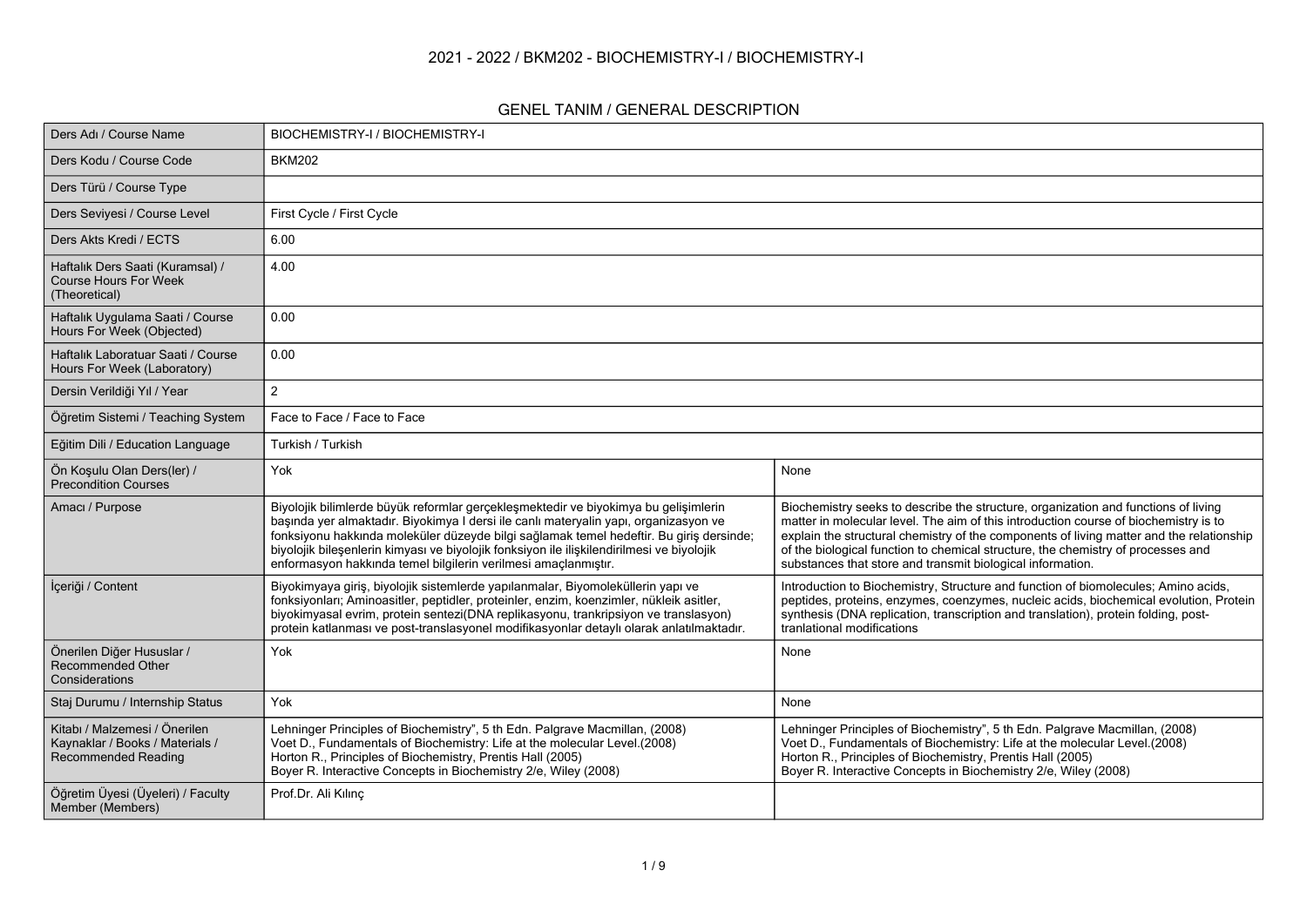# **ÖĞRENME ÇIKTILARI / LEARNING OUTCOMES**

| Canlı sistemlerdeki Biyomoleküllerin temel bilgilerini kullanabilme becerisi                    | Possess a general knowledge of the major types of biomolecules, including small, large and<br>supermolecular components found in living cells.                     |
|-------------------------------------------------------------------------------------------------|--------------------------------------------------------------------------------------------------------------------------------------------------------------------|
| Biyomoleküllerin yapı, fonksiyon ve organizmal fonksiyonlarını anlayabilme                      | Understand the structure and function of the basic biomolecules in living cells and the roles in cellular<br>and organismal function.                              |
| Farklı biyomolekülleri tanıyabilme ve yaşam için vazgeçilmez özelliklerini anlayabilme becerisi | Be able to recognize the different types of biomolecules and know their essential characteristics and<br>molecular stability that make them indispensable for life |
| Genetik bilgi depolanması, aktarımı ve gen ekpresyonunu regülasyonunu kavrayabilme              | Able to be familiar with many details of information storage, expression and regulation of gene<br>expression                                                      |
| Biyolojik proseslerdeki reaksiyon mekanizmalarını anlayabilme                                   | Gain understanding the reaction mechanisms in biochemical processes; structure and operation of<br>enzymes and coenzymes.                                          |

**HAFTALIK DERS İÇERİĞİ / DETAILED COURSE OUTLINE**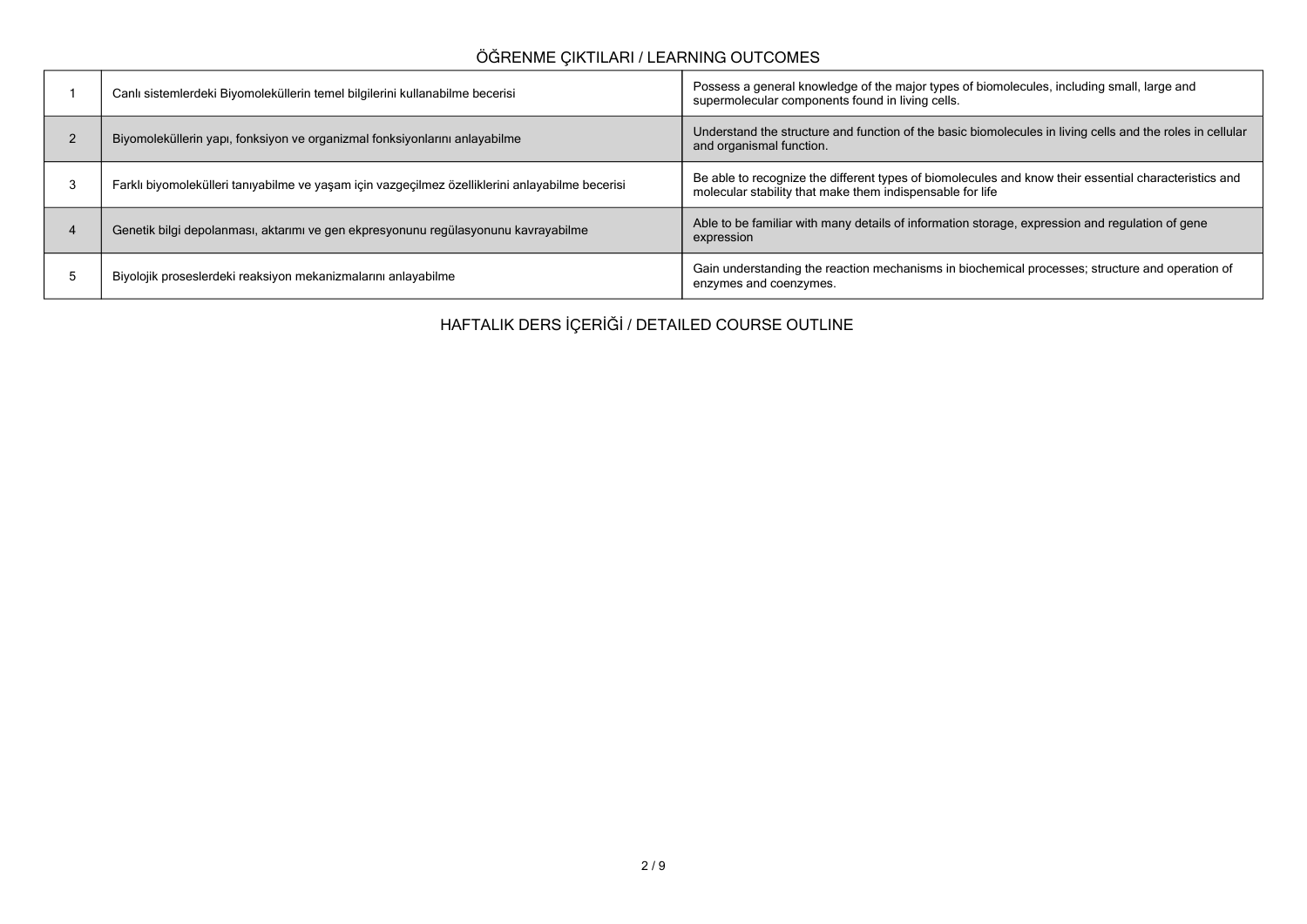| Hafta / Week   |                                                                                                                                                                                                                                                                                                                                                               |          |                                                                                            |                                                                |                           |
|----------------|---------------------------------------------------------------------------------------------------------------------------------------------------------------------------------------------------------------------------------------------------------------------------------------------------------------------------------------------------------------|----------|--------------------------------------------------------------------------------------------|----------------------------------------------------------------|---------------------------|
|                | Teorik Dersler / Theoretical                                                                                                                                                                                                                                                                                                                                  | Uygulama | Lab                                                                                        | Öğretim Yöntem ve<br>Teknikleri/Teaching Methods<br>Techniques | Ön Hazırlık / Preliminary |
| $\mathbf 1$    | Scope of Biochemistry, Weak interactions in an aqueous medium; the<br>nature of non-covalent interactions, the role of water in Biological<br>processes, Interactions of macroions in solution                                                                                                                                                                |          | Preparation of solutions and<br>Buffers                                                    |                                                                |                           |
|                | Scope of Biochemistry, Weak interactions in an aqueous medium; the<br>nature of non-covalent interactions, the role of water in Biological<br>processes, Interactions of macroions in solution                                                                                                                                                                |          | Preparation of solutions and<br><b>Buffers</b>                                             |                                                                |                           |
|                | Teorik Dersler / Theoretical                                                                                                                                                                                                                                                                                                                                  | Uygulama | Lab                                                                                        | Öğretim Yöntem ve<br>Teknikleri/Teaching Methods<br>Techniques | Ön Hazırlık / Preliminary |
| 2              | Amino acids; structure/stereochemistry of amino acids, Classification<br>and properties of side chains of amino acids, essential amino acids,<br>ionization of amino acids and isoelectric point, amino acid reactions<br>and amino acid composition analysis.                                                                                                |          | Qualitative and quantitative<br>analysis of amino acids,<br>Discussion, Report preparation |                                                                |                           |
|                | Amino acids; structure/stereochemistry of amino acids, Classification<br>and properties of side chains of amino acids, essential amino acids,<br>ionization of amino acids and isoelectric point, amino acid reactions<br>and amino acid composition analysis.                                                                                                |          | Qualitative and quantitative<br>analysis of amino acids,<br>Discussion, Report preparation |                                                                |                           |
|                | Teorik Dersler / Theoretical                                                                                                                                                                                                                                                                                                                                  | Uygulama | Lab                                                                                        | Öğretim Yöntem ve<br>Teknikleri/Teaching Methods<br>Techniques | Ön Hazırlık / Preliminary |
| 3              | Peptides; classification and nomenclature, peptide bond and<br>structure, stability and formation of peptide bond, conformations,<br>rotations, peptides as polyampholytes, Basics of peptide structure<br>analysis; N-, C- terminal analysis; Sanger and Edman Degredation<br>Method, Peptide synthesis: Merrifield Method, Biologically active<br>peptides. |          | Determination of Isoelectric point<br>of amino acids,<br>Discussion, Report preparation    |                                                                |                           |
|                | Peptides; classification and nomenclature, peptide bond and<br>structure, stability and formation of peptide bond, conformations,<br>rotations, peptides as polyampholytes, Basics of peptide structure<br>analysis; N-, C- terminal analysis; Sanger and Edman Degredation<br>Method, Peptide synthesis: Merrifield Method, Biologically active<br>peptides. |          | Determination of Isoelectric point<br>lof amino acids.<br>Discussion, Report preparation   |                                                                |                           |
|                | Teorik Dersler / Theoretical                                                                                                                                                                                                                                                                                                                                  | Uygulama | Lab                                                                                        | Öğretim Yöntem ve<br>Teknikleri/Teaching Methods<br>Techniques | Ön Hazırlık / Preliminary |
| $\overline{4}$ | Proteins; Functional and structural classification, Organization of<br>protein structure, Primary structure: nature of protein sequences,<br>Secondary structure: helices and plated sheets, stability, ß-turn,<br>random coil, characteristics, ramachandran plots, Super secondary<br>structure; common protein motifs and domains.                         |          | Quantitative analysis of proteins;<br>Lowry and Biure, Discussion,<br>Report preparation   |                                                                |                           |
|                | Proteins; Functional and structural classification, Organization of<br>protein structure, Primary structure: nature of protein sequences,<br>Secondary structure: helices and plated sheets, stability, β-turn,<br>random coil, characteristics, ramachandran plots, Super secondary<br>structure; common protein motifs and domains.                         |          | Quantitative analysis of proteins;<br>Lowry and Biure, Discussion,<br>Report preparation   |                                                                |                           |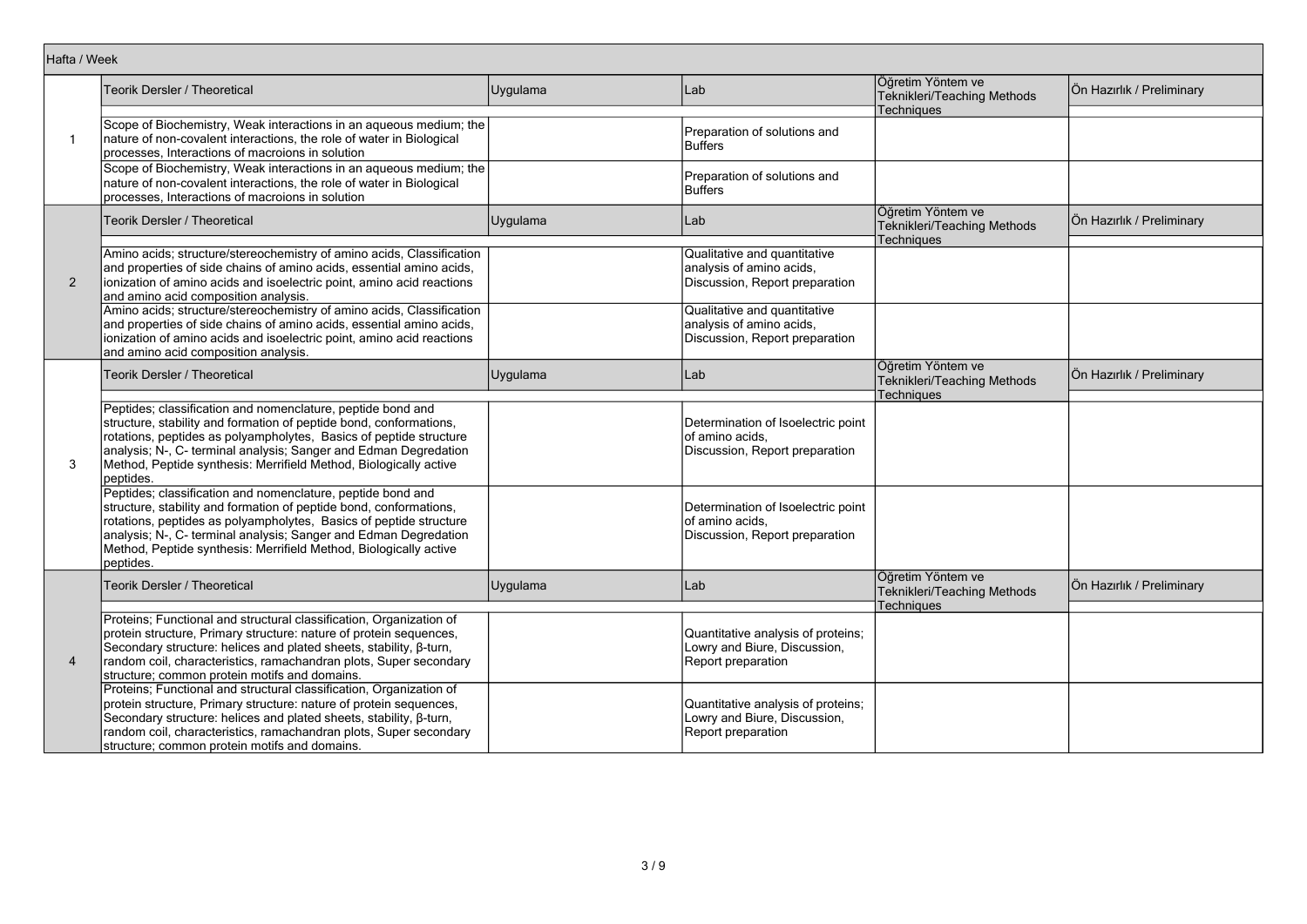|   | <b>Teorik Dersler / Theoretical</b>                                                                                                                                                                                                                                                                            | Uygulama | Lab                                                                                                                                                  | Öğretim Yöntem ve<br>Teknikleri/Teaching Methods                             | Ön Hazırlık / Preliminary |
|---|----------------------------------------------------------------------------------------------------------------------------------------------------------------------------------------------------------------------------------------------------------------------------------------------------------------|----------|------------------------------------------------------------------------------------------------------------------------------------------------------|------------------------------------------------------------------------------|---------------------------|
| 5 | Tertiary structure; Factors effecting tertiary structure formation,<br>Thermodynamics of protein folding, Charperones, Denaturation<br>Quaternary structures: multimeric structures, Fibrous proteins;<br>fibroin, keratin, collagen, elastin, Preview of protein isolation and<br>purification.               |          | N-Terminal analysis of peptides<br>and proteins; Dansyl Method. 2D-<br>TLC, Tutorial Study questions,<br>Discussion, Report preparation              | <b>Techniques</b>                                                            |                           |
|   | Tertiary structure; Factors effecting tertiary structure formation,<br>Thermodynamics of protein folding, Charperones, Denaturation<br>Quaternary structures: multimeric structures, Fibrous proteins;<br>fibroin, keratin, collagen, elastin, Preview of protein isolation and<br>purification.               |          | N-Terminal analysis of peptides<br>and proteins; Dansyl Method. 2D-<br>TLC, Tutorial Study questions,<br>Discussion, Report preparation              |                                                                              |                           |
|   | <b>Teorik Dersler / Theoretical</b>                                                                                                                                                                                                                                                                            | Uygulama | Lab                                                                                                                                                  | Öğretim Yöntem ve<br><b>Teknikleri/Teaching Methods</b><br><b>Techniques</b> | Ön Hazırlık / Preliminary |
| 6 | Protein Function: Oxygen transport and storage;<br>Hemoglobin/Myoglobin, cooperative binding and allostery, Models for<br>the allosteric change in Hemoglobin, Effects of other ligands on the<br>allosteric behaviour, Bohr effect, Immunoglobulins; Antigenes and<br>antibodies, Proteins in motion.         |          | Enzyme assays;<br>Determination of $\alpha$ - amylase<br>activity Effect of substrate<br>concentration, Discussion, Report<br>preparation            |                                                                              |                           |
|   | Protein Function: Oxygen transport and storage;<br>Hemoglobin/Myoglobin, cooperative binding and allostery, Models for<br>the allosteric change in Hemoglobin, Effects of other ligands on the<br>allosteric behaviour, Bohr effect, Immunoglobulins; Antigenes and<br>antibodies, Proteins in motion.         |          | Enzyme assays;<br>Determination of $\alpha$ - amylase<br>activity Effect of substrate<br>concentration, Discussion, Report<br>preparation            |                                                                              |                           |
|   | Teorik Dersler / Theoretical                                                                                                                                                                                                                                                                                   | Uygulama | Lab                                                                                                                                                  | Öğretim Yöntem ve<br>Teknikleri/Teaching Methods<br><b>Techniques</b>        | Ön Hazırlık / Preliminary |
| 7 | Enzymes; Terminology, classification and properties, principles of<br>catalysis, kinetics of enzyme catalysis and kinetic parameters,<br>enzyme inhibition, regulation of enzyme activity, Enzyme catalysis<br>mechanisms, Ribozymes, Catalytic antibodies, Industrial and medical<br>applications of Enzymes. |          | Determination of kinetic<br>constants: Michaelis-Menten<br>Lineweaver-Burk plots, Effect of<br>pH and temperature, Discussion,<br>Report preparation |                                                                              |                           |
|   | Enzymes; Terminology, classification and properties, principles of<br>catalysis, kinetics of enzyme catalysis and kinetic parameters,<br>enzyme inhibition, regulation of enzyme activity, Enzyme catalysis<br>mechanisms, Ribozymes, Catalytic antibodies, Industrial and medical<br>applications of Enzymes. |          | Determination of kinetic<br>constants; Michaelis-Menten<br>Lineweaver-Burk plots, Effect of<br>pH and temperature, Discussion,<br>Report preparation |                                                                              |                           |
|   | Teorik Dersler / Theoretical                                                                                                                                                                                                                                                                                   | Uygulama | Lab                                                                                                                                                  | Öğretim Yöntem ve<br>Teknikleri/Teaching Methods<br><b>Techniques</b>        | Ön Hazırlık / Preliminary |
| 8 | Midterm exam                                                                                                                                                                                                                                                                                                   |          | Tutorial Study questions, Tutorial<br>problem discussion                                                                                             |                                                                              |                           |
|   | Midterm exam                                                                                                                                                                                                                                                                                                   |          | <b>Tutorial Study questions, Tutorial</b><br>problem discussion                                                                                      |                                                                              |                           |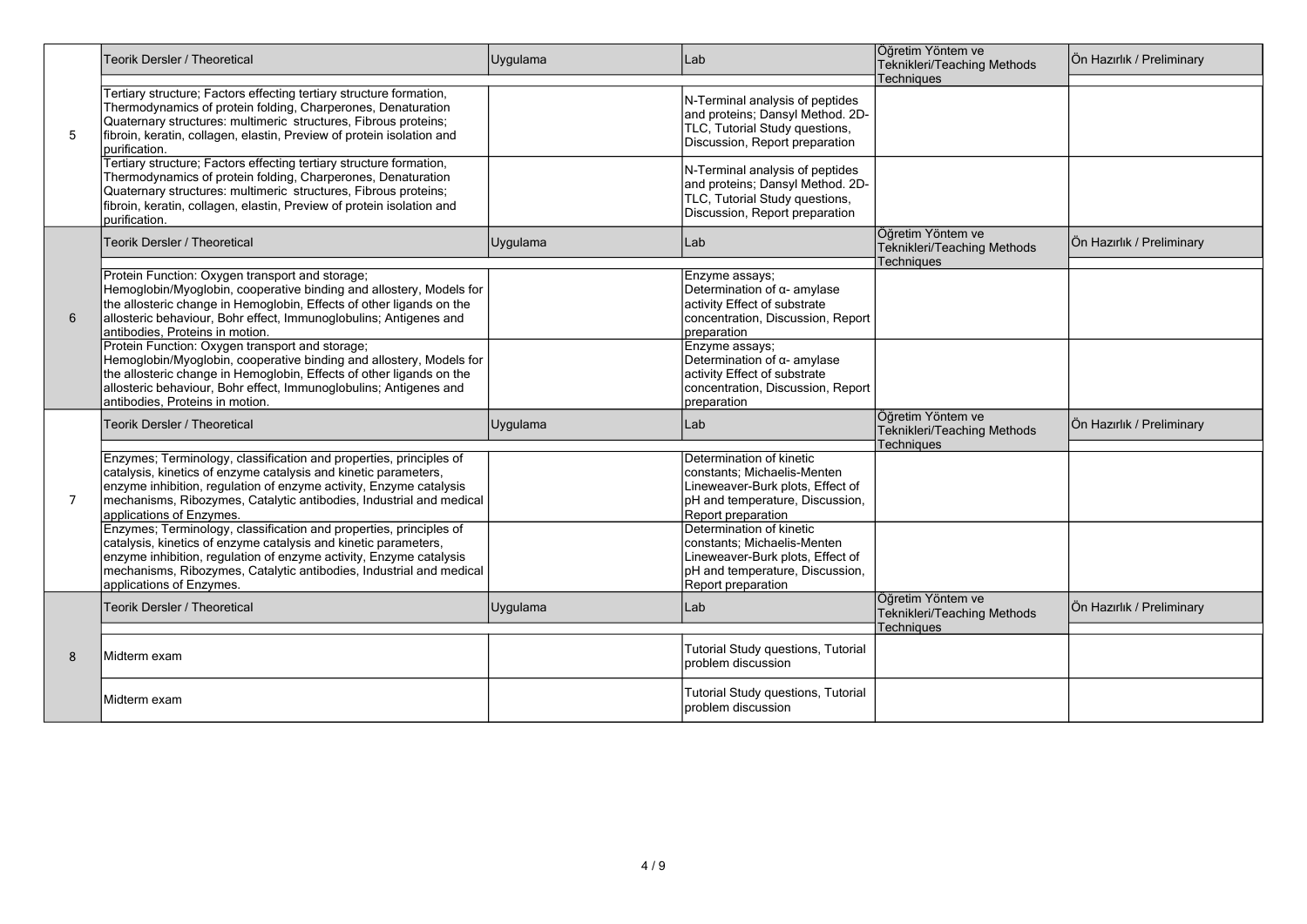|    | <b>Teorik Dersler / Theoretical</b>                                                                                                                                                                                                                                                                                                                                                   | Uygulama | Lab                                                                                    | Öğretim Yöntem ve<br>Teknikleri/Teaching Methods               | Ön Hazırlık / Preliminary |
|----|---------------------------------------------------------------------------------------------------------------------------------------------------------------------------------------------------------------------------------------------------------------------------------------------------------------------------------------------------------------------------------------|----------|----------------------------------------------------------------------------------------|----------------------------------------------------------------|---------------------------|
| 9  | Coenzymes, vitamins and Essential metals; Coenzymes/cofactors,<br>classification: structures of metabolite and vitamin derived<br>coenzymes, necessity for enzyme function, protein coenzymes,<br>Vitamins as essential precursors, water and lipid soluble vitamins.                                                                                                                 |          | Tutorial Study questions,<br>Tutorial problem discussion                               | <b>Techniques</b>                                              |                           |
|    | Coenzymes, vitamins and Essential metals; Coenzymes/cofactors,<br>classification: structures of metabolite and vitamin derived<br>coenzymes, necessity for enzyme function, protein coenzymes,<br>Vitamins as essential precursors, water and lipid soluble vitamins.                                                                                                                 |          | Tutorial Study questions,<br>Tutorial problem discussion                               |                                                                |                           |
|    | Teorik Dersler / Theoretical                                                                                                                                                                                                                                                                                                                                                          | Uygulama | Lab                                                                                    | Öğretim Yöntem ve<br>Teknikleri/Teaching Methods               | Ön Hazırlık / Preliminary |
| 10 | Nucleic acids; The nature of nucleic acids, Primary, secondary and<br>tertiary structure of nucleic acids; base pairing, double helices,<br>circular DNA and super coiling, Denaturation / renaturation of DNA,<br>DNA melting point, Principles of nucleic acid sequencing; Maxam-<br>Gilbert and Sanger Method.                                                                     |          | DNA isolation and<br>quantification by<br>spectrophotometry and DNA<br>electrophoresis | Techniques                                                     |                           |
|    | Nucleic acids; The nature of nucleic acids, Primary, secondary and<br>tertiary structure of nucleic acids; base pairing, double helices,<br>circular DNA and super coiling, Denaturation / renaturation of DNA,<br>DNA melting point, Principles of nucleic acid sequencing; Maxam-<br>Gilbert and Sanger Method.                                                                     |          | DNA isolation and<br>quantification by<br>spectrophotometry and DNA<br>electrophoresis |                                                                |                           |
|    | Teorik Dersler / Theoretical                                                                                                                                                                                                                                                                                                                                                          | Uygulama | Lab                                                                                    | Öğretim Yöntem ve<br>Teknikleri/Teaching Methods               | Ön Hazırlık / Preliminary |
| 11 | Biological Functions of Nucleic acids; Preview of Molecular Biology;<br>genetic information storage; Genome, central dogma, Preview of<br>molecular biology terminology; recombinant DNA, PCR, restriction<br>enzymes, Southern blotting, Genetic variations, detection of<br>Imutations                                                                                              |          | PCR(DNA amplification)                                                                 | Techniques                                                     |                           |
|    | Biological Functions of Nucleic acids; Preview of Molecular Biology;<br>genetic information storage; Genome, central dogma, Preview of<br>molecular biology terminology; recombinant DNA, PCR, restriction<br>enzymes, Southern blotting, Genetic variations, detection of<br>mutations                                                                                               |          | PCR(DNA amplification)                                                                 |                                                                |                           |
|    | Teorik Dersler / Theoretical                                                                                                                                                                                                                                                                                                                                                          | Uygulama | Lab                                                                                    | Öğretim Yöntem ve<br>Teknikleri/Teaching Methods<br>Techniques | Ön Hazırlık / Preliminary |
| 12 | Protein Biosynthesis; Preview of gene expression, Replication;<br>semiconcervative replication, mechanisms and enzymes involved in<br>replication, Telomers and telomerases, DNA damage and repair,<br>mutations Transcription, genes and operons, initiation of transcription,<br>regulation of transcription, introns, exons, RNA processing, caping,<br>splicing, polyadenylation. |          | Agarose Gel Electrophoresis<br>Evaluation of results<br>Discussion, Report preparation |                                                                |                           |
|    | Protein Biosynthesis; Preview of gene expression, Replication;<br>semiconcervative replication, mechanisms and enzymes involved in<br>replication, Telomers and telomerases, DNA damage and repair,<br>mutations Transcription; genes and operons, initiation of transcription,<br>regulation of transcription, introns, exons, RNA processing; caping,<br>splicing, polyadenylation. |          | Agarose Gel Electrophoresis<br>Evaluation of results<br>Discussion, Report preparation |                                                                |                           |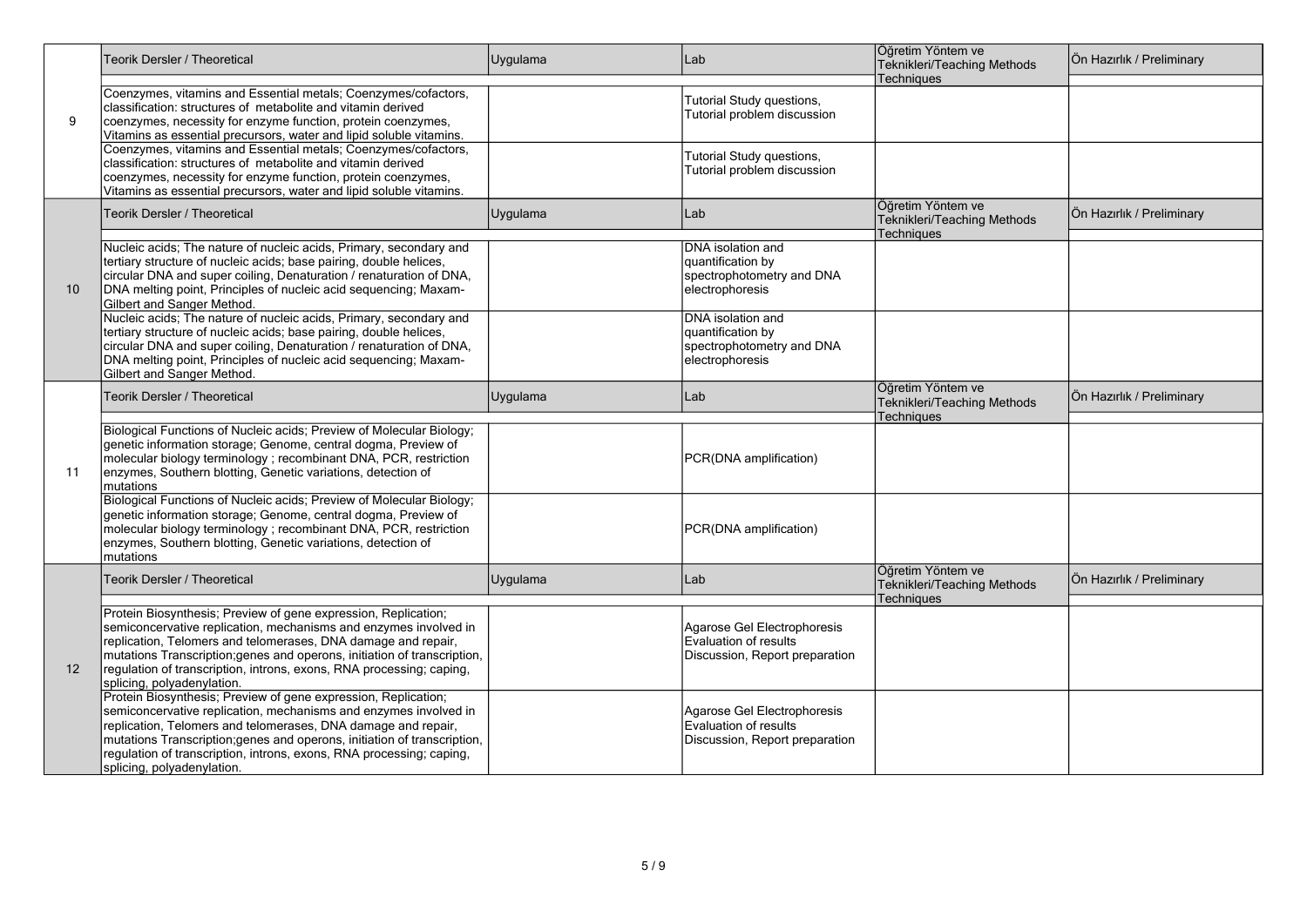|                | <b>Teorik Dersler / Theoretical</b>                                                                                                                                                                                                                                                                                                | Uygulama | Lab                                                      | Öğretim Yöntem ve<br>Teknikleri/Teaching Methods                      | Ön Hazırlık / Preliminary |
|----------------|------------------------------------------------------------------------------------------------------------------------------------------------------------------------------------------------------------------------------------------------------------------------------------------------------------------------------------|----------|----------------------------------------------------------|-----------------------------------------------------------------------|---------------------------|
| 13<br>14<br>15 | Translation: genetic code, code/anti code interaction, Wobble<br>hypothesis and base pairs, Activation, initiation, elongation and<br>termination, Control of protein synthesis, Mitocondrial protein<br>synthesis, Post-translational modifications, Proteolytic processing,<br>Protein turnover and protein degradation systems. |          | Tutorial Study questions,<br>Tutorial problem discussion | <b>Techniques</b>                                                     |                           |
|                | Translation: genetic code, code/anti code interaction, Wobble<br>hypothesis and base pairs, Activation, initiation, elongation and<br>termination, Control of protein synthesis, Mitocondrial protein<br>synthesis, Post-translational modifications, Proteolytic processing,<br>Protein turnover and protein degradation systems. |          | Tutorial Study questions,<br>Tutorial problem discussion |                                                                       |                           |
|                | <b>Teorik Dersler / Theoretical</b>                                                                                                                                                                                                                                                                                                | Uygulama | Lab                                                      | Öğretim Yöntem ve<br>Teknikleri/Teaching Methods<br><b>Techniques</b> | Ön Hazırlık / Preliminary |
|                | Tutorial problem discussion                                                                                                                                                                                                                                                                                                        |          |                                                          |                                                                       |                           |
|                | Tutorial problem discussion                                                                                                                                                                                                                                                                                                        |          |                                                          |                                                                       |                           |
|                | <b>Teorik Dersler / Theoretical</b>                                                                                                                                                                                                                                                                                                | Uygulama | Lab                                                      | Öğretim Yöntem ve<br>Teknikleri/Teaching Methods<br><b>Techniques</b> | Ön Hazırlık / Preliminary |
|                | Tutorial problem discussion                                                                                                                                                                                                                                                                                                        |          |                                                          |                                                                       |                           |
|                | Tutorial problem discussion                                                                                                                                                                                                                                                                                                        |          |                                                          |                                                                       |                           |
|                | <b>Teorik Dersler / Theoretical</b>                                                                                                                                                                                                                                                                                                | Uygulama | Lab                                                      | Öğretim Yöntem ve<br>Teknikleri/Teaching Methods<br><b>Techniques</b> | Ön Hazırlık / Preliminary |
| 16             | lFinal exam                                                                                                                                                                                                                                                                                                                        |          |                                                          |                                                                       |                           |
|                | Final exam                                                                                                                                                                                                                                                                                                                         |          |                                                          |                                                                       |                           |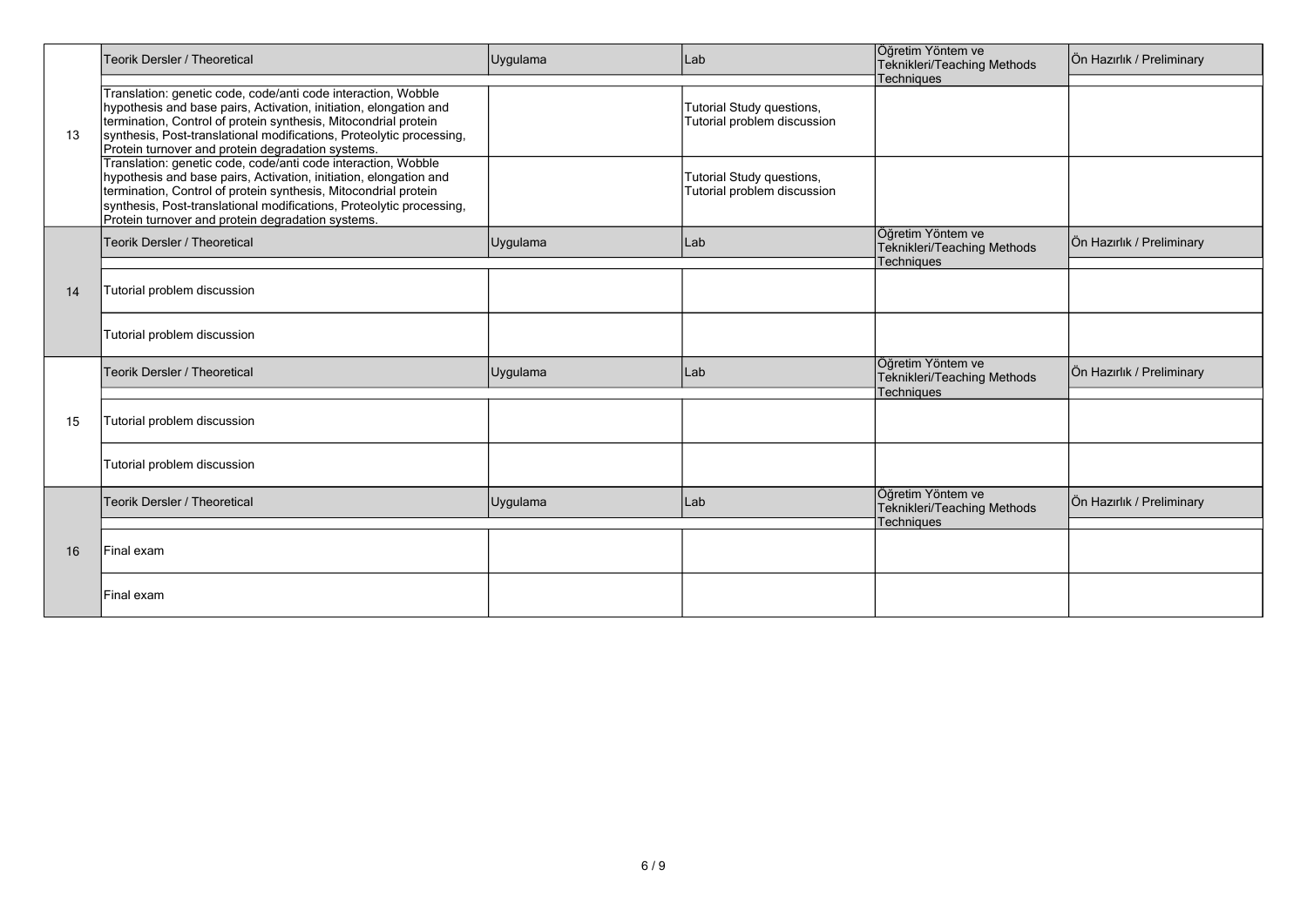### **DEĞERLENDİRME / EVALUATION**

| Yarıyıl (Yıl) İçi Etkinlikleri / Term (or Year) Learning Activities |  | Katkı Yüzdesi /<br>Percentage of<br>Contribution (%) |  |  |  |
|---------------------------------------------------------------------|--|------------------------------------------------------|--|--|--|
| Ara Sinav / Midterm Examination                                     |  | 75                                                   |  |  |  |
| Laboratuvar / Laboratory                                            |  | 25                                                   |  |  |  |
| Toplam / Total:                                                     |  | 100                                                  |  |  |  |
| Başarı Notuna Katkı Yüzdesi / Contribution to Success Grade(%):     |  |                                                      |  |  |  |

| Yarıyıl (Yıl) Sonu Etkinlikleri / End Of Term (or Year) Learning Activities | Sayı /<br>Number | Katkı Yüzdesi /<br>Percentage of<br>Contribution (%) |  |  |  |
|-----------------------------------------------------------------------------|------------------|------------------------------------------------------|--|--|--|
| Final Sinavi / Final Examination                                            |                  | 100                                                  |  |  |  |
| Toplam / Total:                                                             |                  | 100                                                  |  |  |  |
| Başarı Notuna Katkı Yüzdesi / Contribution to Success Grade(%):             |                  |                                                      |  |  |  |
|                                                                             |                  |                                                      |  |  |  |

| Etkinliklerinin Başarı Notuna Katkı Yüzdesi(%) Toplamı / Total Percentage of Contribution (%) to Success Grade: |  |  |
|-----------------------------------------------------------------------------------------------------------------|--|--|
| Değerlendirme Tipi / Evaluation Type:                                                                           |  |  |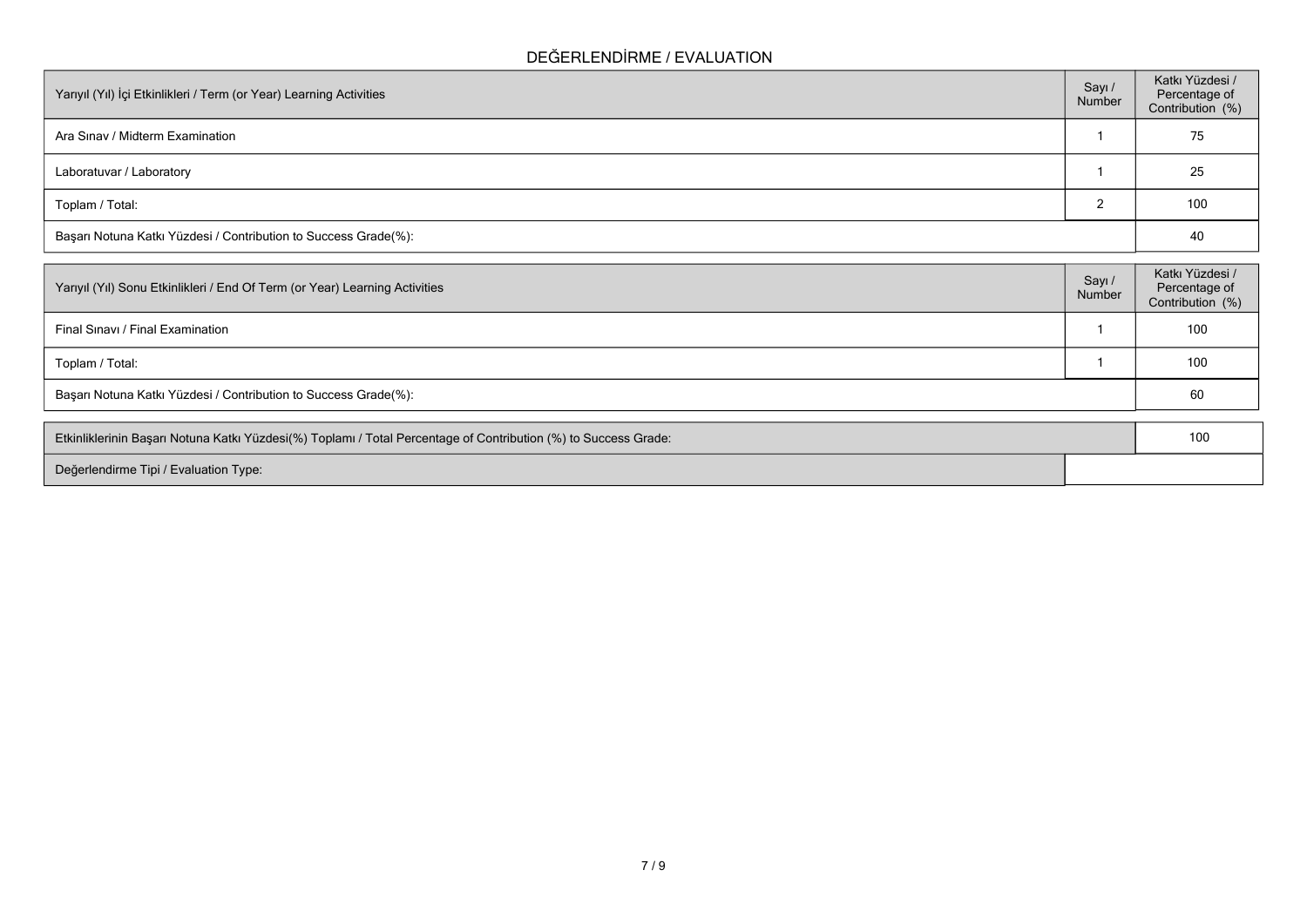# **İŞ YÜKÜ / WORKLOADS**

| Etkinlikler / Workloads                                                                                                                                                              | Sayı /<br>Number | Süresi<br>(Saat) /<br>Duration<br>(Hours) | Toplam İş Yükü<br>(Saat) / Total<br>Work Load<br>(Hour) |  |  |  |  |
|--------------------------------------------------------------------------------------------------------------------------------------------------------------------------------------|------------------|-------------------------------------------|---------------------------------------------------------|--|--|--|--|
| Ara Sınav / Midterm Examination                                                                                                                                                      |                  | 2.00                                      | 2.00                                                    |  |  |  |  |
| Final Sinavi / Final Examination                                                                                                                                                     |                  | 2.00                                      | 2.00                                                    |  |  |  |  |
| Quiz / Quiz                                                                                                                                                                          | 10               | 1.00                                      | 10.00                                                   |  |  |  |  |
| Derse Katılım / Attending Lectures                                                                                                                                                   | 14               | 4.00                                      | 56.00                                                   |  |  |  |  |
| Laboratuvar / Laboratory                                                                                                                                                             | 13               | 3.00                                      | 39.00                                                   |  |  |  |  |
| Rehberli Problem Çözümü / Tutorial                                                                                                                                                   | 6                | 2.00                                      | 12.00                                                   |  |  |  |  |
| Takım/Grup Çalışması / Team/Group Work                                                                                                                                               | 10               | 3.00                                      | 30.00                                                   |  |  |  |  |
| Deney / Experiment                                                                                                                                                                   | 10               | 3.00                                      | 30.00                                                   |  |  |  |  |
| Rapor Hazırlama / Report Preparation                                                                                                                                                 | 8                | 1.00                                      | 8.00                                                    |  |  |  |  |
| Toplam / Total:                                                                                                                                                                      | 73               | 21.00                                     | 189.00                                                  |  |  |  |  |
| Dersin AKTS Kredisi = Toplam İş Yükü (Saat) / 30.00 (Saat/AKTS) = 189.00/30.00 = 6.30 ~ / Course ECTS Credit = Total Workload (Hour) / 30.00 (Hour / ECTS) = 189.00 / 30.00 = 6.30 ~ |                  |                                           |                                                         |  |  |  |  |